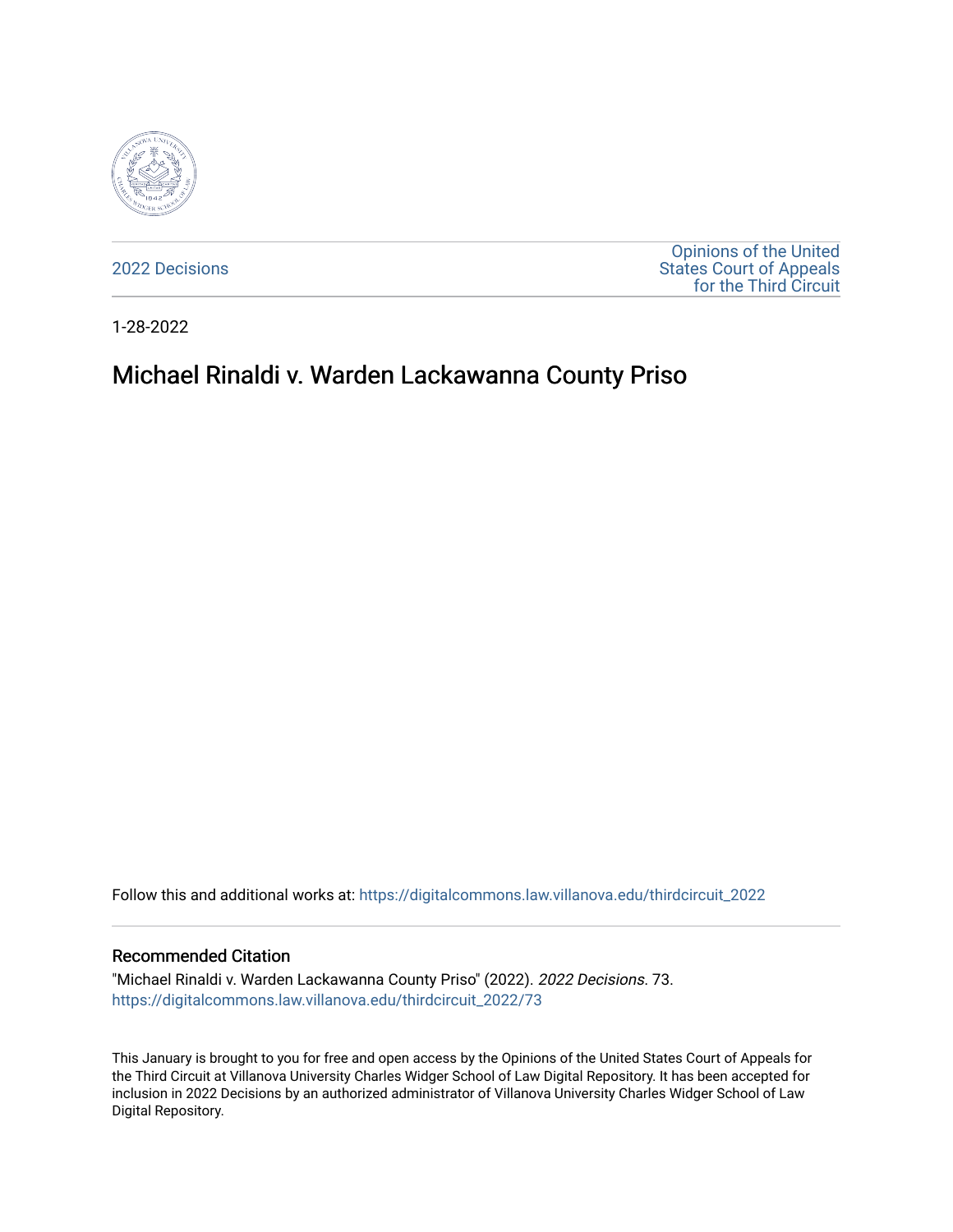## CLD-063 **NOT PRECEDENTIAL**

## UNITED STATES COURT OF APPEALS FOR THE THIRD CIRCUIT

No. 21-2533

## MICHAEL RINALDI,

Appellant

v.

## WARDEN LACKAWANNA COUNTY PRISON; ATTORNEY GENERAL UNITED STATES OF AMERICA

On Appeal from the United States District Court for the Middle District of Pennsylvania (D.C. Civil Action No. 1:21-cv-01363) District Judge: Honorable Sylvia H. Rambo

 $\mathcal{L}_\text{max}$ 

Submitted for Possible Dismissal Pursuant to 28 U.S.C. § 1915(e)(2)(B) or Summary Action Pursuant to Third Circuit LAR 27.4 and I.O.P. 10.6 January 20, 2022

Before: AMBRO, SHWARTZ and BIBAS, Circuit Judges

(Opinion filed: January 28, 2022)

OPINION\*

<sup>\*</sup> This disposition is not an opinion of the full Court and pursuant to I.O.P. 5.7 does not constitute binding precedent.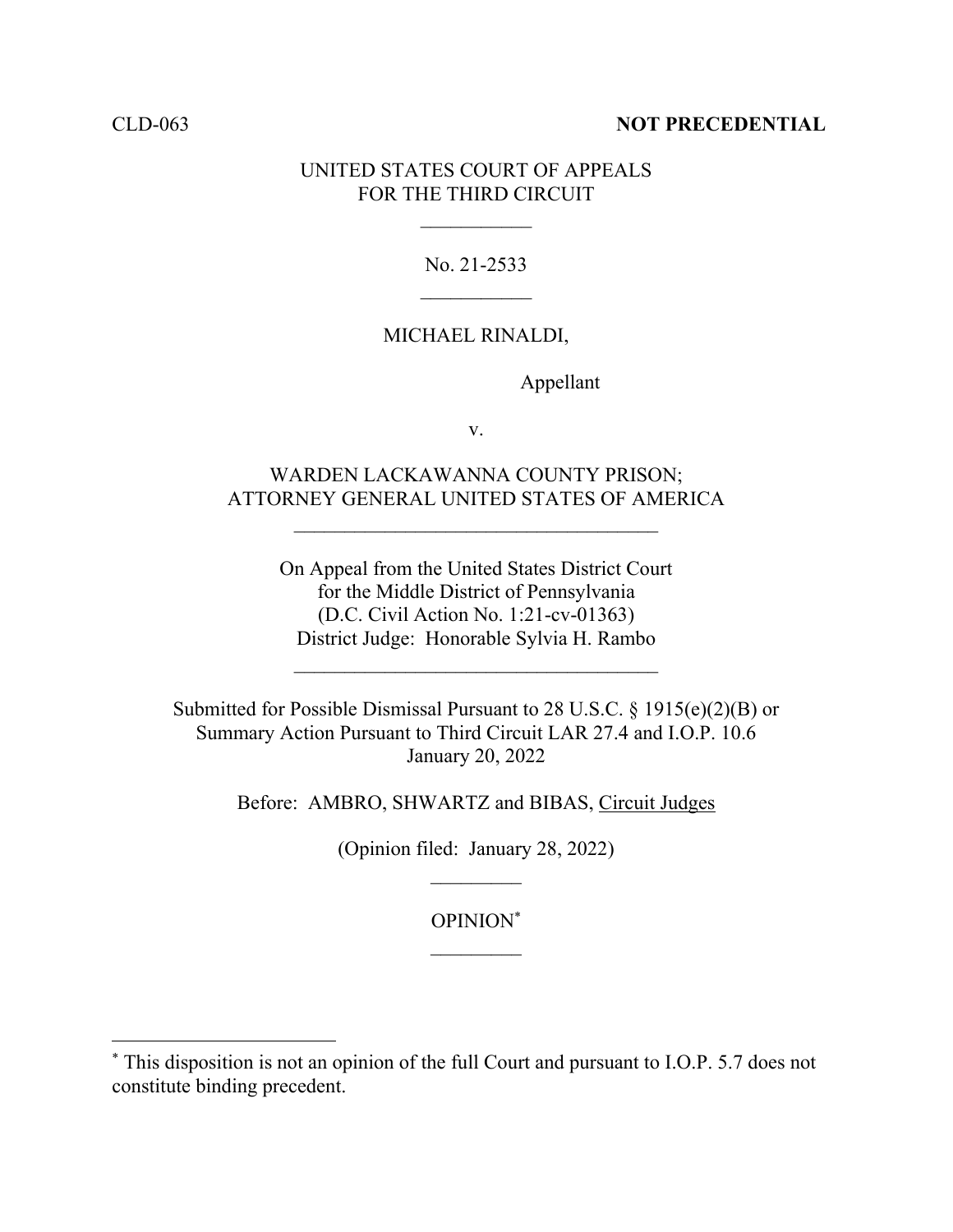### PER CURIAM

Pro se appellant Michael Rinaldi appeals the District Court's dismissal of his habeas petition filed pursuant to 28 U.S.C. § 2241. Because the appeal fails to present a substantial question, we will summarily affirm the District Court's judgment. See 3d Cir. L.A.R. 27.4; 3d Cir. I.O.P. 10.6.

In 1999, a jury in the Middle District of Pennsylvania found Rinaldi guilty of conspiracy to distribute and possess with intent to distribute in excess of five kilograms of cocaine, see 21 U.S.C. § 846; distribution and possession with intent to distribute cocaine, see 21 U.S.C.  $\S$  841(a)(1); knowingly using and carrying firearms during and in relation to drug trafficking crimes, see 18 U.S.C. § 924(c); and possession of firearms by a convicted felon, <u>see</u> 18 U.S.C. §  $922(g)(1)$ . He was sentenced to 248 months of imprisonment; 60 months of that term was attributable to a mandatory sentence for the § 924(c) offense. We affirmed, see United States v. Rinaldi, 248 F.3d 1131 (3d Cir. 2000) (table), and Rinaldi's subsequent attacks on his conviction and sentence have been unsuccessful.

In August 2021, Rinaldi filed a petition under 28 U.S.C. § 2241, arguing that his conviction and sentence under § 924(c) were invalidated by this Court's conclusion in United States v. Nasir that inchoate offenses, such as attempt and conspiracy, are not included in the definition of "controlled substance offenses" under section 4B1.2(b) of the Sentencing Guidelines. 982 F.3d 144, 160 (3d Cir. 2020) (en banc), vacated and remanded on other grounds, 142 S. Ct. 56, (2021), aff'd on remand, 17 F.4th 459, 467-72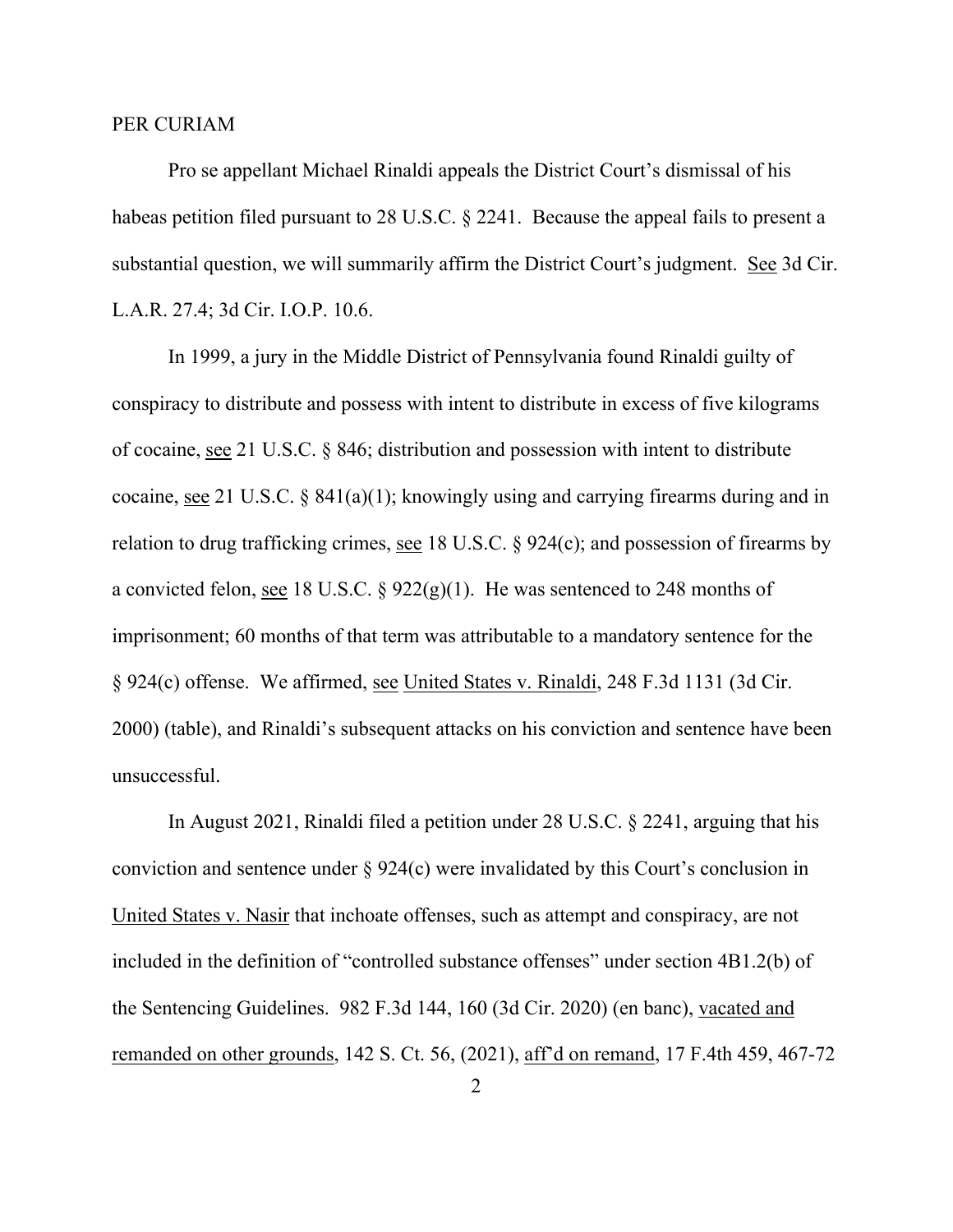(3d Cir. 2021) (en banc). The District Court sua sponte dismissed the petition for lack of jurisdiction. Rinaldi appealed.

We have appellate jurisdiction pursuant to 28 U.S.C. § 1291. In reviewing the District Court's dismissal of the § 2241 petition, we exercise plenary review over its legal conclusions and review its factual findings for clear error. See Cradle v. United States ex rel. Miner, 290 F.3d 536, 538 (3d Cir. 2002) (per curiam). We may summarily affirm a District Court's decision "on any basis supported by the record" if the appeal fails to present a substantial question. Murray v. Bledsoe, 650 F.3d 246, 247 (3d Cir. 2011) (per curiam).

Generally, a motion filed under 28 U.S.C. § 2255 in the sentencing court is the presumptive means for a federal prisoner to challenge the validity of a conviction or sentence. See Okereke v. United States, 307 F.3d 117, 120 (3d Cir. 2002). "[U]nder the explicit terms of 28 U.S.C. § 2255, unless a § 2255 motion would be 'inadequate or ineffective,' a habeas corpus petition under  $\S 2241$  cannot be entertained by the court." Cradle, 290 F.3d at 538 (quoting  $\S$  2255(e)). But we have applied this "safety valve" only in the rare situation where a prisoner has had no prior opportunity to challenge his conviction for actions deemed to be non-criminal by an intervening change in law. Cordaro v. United States, 933 F.3d 232, 239 (3d Cir. 2019).

The District Court properly dismissed Rinaldi's § 2241 petition. Section 924(c) provides for a consecutive term of imprisonment for using and carrying a firearm in relation to "any … drug trafficking crime … for which the person may be prosecuted in a